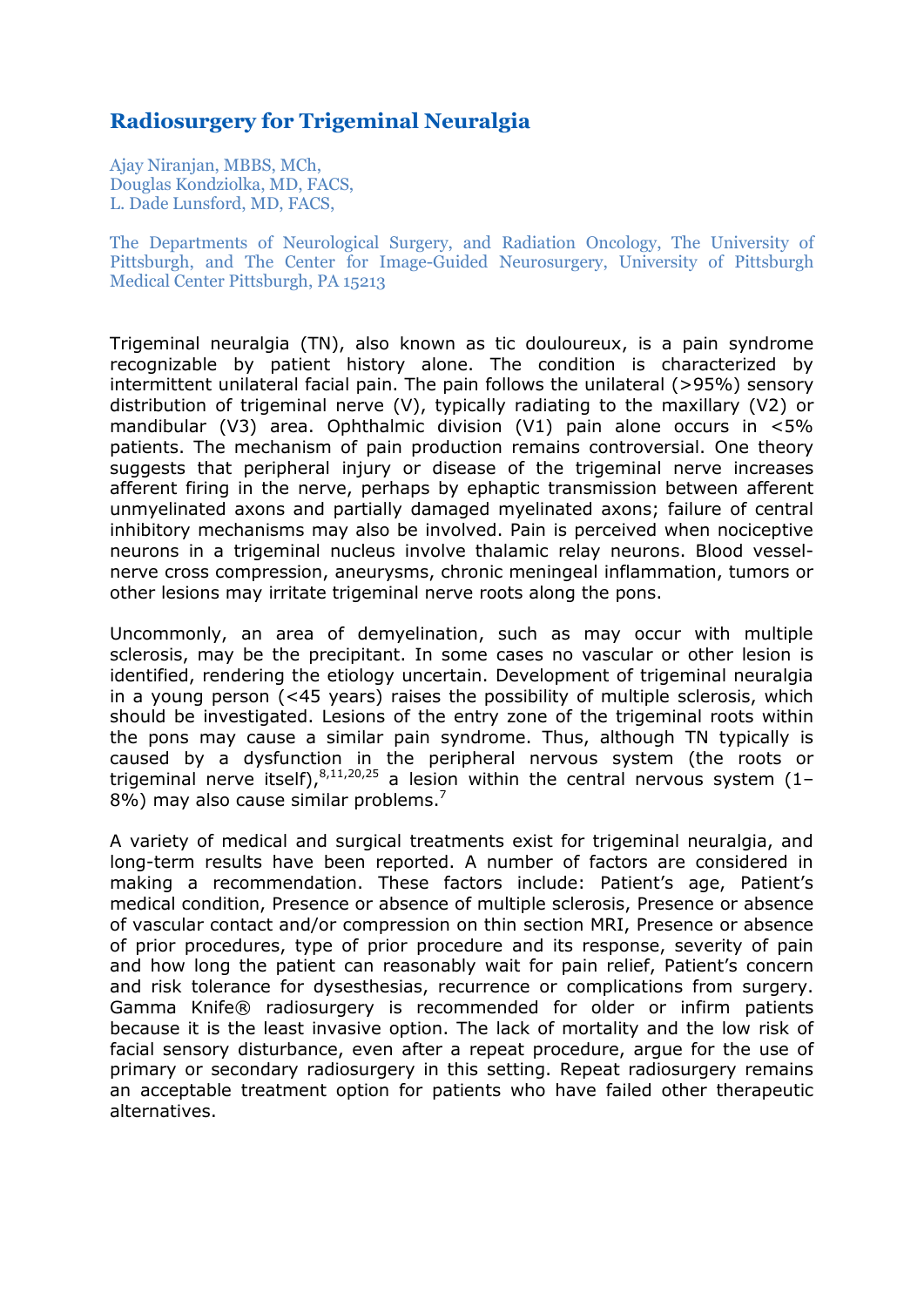#### **Pain Relief after Radiosurgery**

Several reports have documented the efficacy of Gamma Knifeâ stereotactic radiosurgery for TN.<sup>1,4,13,16,21,22,24,26,28,30-34,37,38,42-44,48,50,54</sup> Because radiosurgery is the least invasive procedure for TN, it is a good treatment option for patients with co-morbidities, high-risk medical illness, or pain refractory to prior surgical procedures. Radiosurgery is a good alternative for most patients with medically refractory trigeminal neuralgia, especially those who do not want to accept the greater risk of an MVD for a greater chance of pain relief.

To date, the largest reported series are still characterized by a wide spectrum of success rates after radiosurgery with Grade I outcome in 21–76. 8% of patients and Grade II outcome in 65-88% of patients.<sup>5,6,23,24,29,40,43,48,53</sup>

Regis et al. reported that 87% of patients were initially free of pain in their series of 57 patients treated with a maximum dose of 75–90 Gy.43,45 In many patients, they used the higher maximum dose of 90 Gy, and their target was placed at a more anterior site (closer to retrogasserian portion). In a series of 441 patients presented at the 2001 meeting of the International Stereotactic Radiosurgery Society, Young et al. noted that 87% of patients were free of pain after radiosurgery, with or without medication (median follow-up period, 4.8 years, including repeat procedures). Brisman et al. noted vascular contact with trigeminal nerve on thin section MRI in 59% of patients with TN. These authors reported a complete (100%) pain relief without medicines in 22% of patients, 90% or greater relief with or without small doses of medicines in 30% of patients, 75–89% relief in 11% of patients, 50–74% relief in 7% of patients, and less than 50% relief in 8% of patients. Recurrent pain requiring a second procedure occurred in 24% of patients.<sup>6</sup>

In a study, Petit et al. assessed the safety, efficacy and quality of life associated with radiosurgical treatment for TN in 112 patients treated with Gamma Knife® radiosurgery using a standard questionnaire. Ninety-six patients completed questionnaires for a median follow-up of 30 months. Seventy-four patients (77%) reported pain relief at a median of three weeks after the procedure.<sup>36</sup> A decrease in medication usage was noted in 66% of patients.

Seven (7.3%) patients reported new or increased trigeminal dysfunction; however, only 3.1% reported these symptoms as bothersome. Patients with sustained pain relief reported an average of 100% improvement in their quality of life as a direct result of pain relief after radiosurgery, and 100% believed that the procedure was successful. Furthermore, among those patients with temporary pain relief and subsequent recurrence, 65% felt their treatment was a success with an average of 80% improvement in their quality of life.<sup>36</sup>

Smith et al. recently published the results of trigeminal neuralgia radiosurgery using a dedicated linear accelerator.<sup>49</sup> These investigators treated 60 patients with central doses of 70–90 Gy delivered to trigeminal nerve root entry zone using a 5-mm collimator. Pain relief was experienced at a mean of 2.7 months. Significant pain relief was obtained in 87.5% of the patients who had essential TN and in 58.3% of the patients who had secondary facial pain. In a recent article, Longhi et al. reported on the results of Gamma Knife® radiosurgery for treatment of medically and, in some instances, surgically refractory  $TN$ .<sup>28</sup> These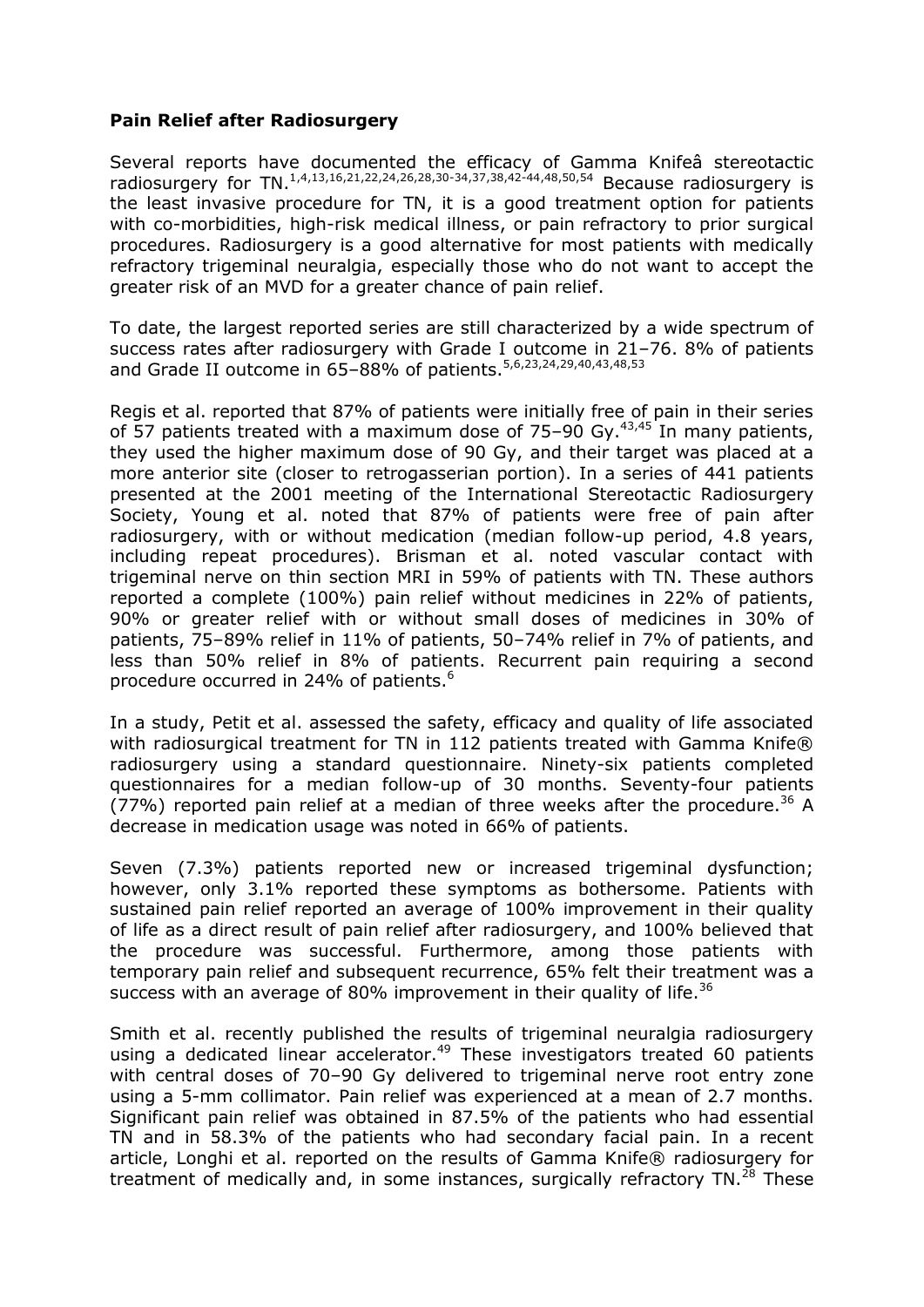authors found 57% Grade I and 33% Grade II pain control after Gamma Knife® radiosurgery. These favorable results are similar to those reported by Pollock et al.<sup>41</sup> and Kondziolka et al.<sup>14</sup> Recurrence of pain occurred in 18% of patients at a mean interval of 14.2 months after radiosurgery. The side effects of trigeminal paresthesia or hypoesthesia were observed in 9.5% of patients; no cases of anesthesia dolorosa were observed. A higher radiosurgical dose and no previous neurosurgical intervention for TN were positive predictors of a pain-free outcome. The growing body of recent literature suggests that low rates of complications of Gamma Knife® radiosurgery, coupled with high success rates and patient satisfaction, allow it to be increasingly used as primary intervention for trigeminal neuralgia for appropiate patients.<sup>2,3,9,10,16,18,21,34</sup>

In a recent long-term study performed at University of Pittsburgh 495 patients with a maximum follow-up of 14 years were included. The median age was 72 years (range 26–95 years). The median target dose was 80 Gy (range, 70 to 90 Gy). Two hundred forty-eight patients (49.5%) had previously undergone at least one microvascular decompression or rhizotomy. Complete or partial relief was achieved in 92.5% of patients at 1 year. Initial complete pain relief was achieved in 78.7% at 6 months, 81.4% at 1 year, and 83.4% at 3 years. The median time to becoming pain free was 30 days. Forty-five percent had some degree of pain recurrence, at a median of 4 years. The median time before recurrence was 48.0 months. Patients with pre-existing trigeminal neuropathy had a lower rate of maintaining pain relief ( $p = 0.034$ ). Sixty-nine (13.9%) patients maintained more than 4 years of pain relief. Only 48 patients (9.7%) developed subjective facial paresthesia or numbness. There was no other morbidity.

#### **Predictive Factors**

Several factors have been associated with the positive results achieved by Gamma Knife® radiosurgery in treating TN: the absence of multiple sclerosis, greater radiation dose, no previous surgery, typical pain features, and proximity of the isocenters to the brainstem edge.<sup>5,7</sup> In a population of 54 patients, Rogers et al.<sup>47</sup> found a higher Grade I outcome in patients with idiopathic typical TN in comparison with those with atypical features: 49% (21 of 43) as opposed to 9% (1 of 11). In their series of 179 patients, Brisman et al.<sup>7</sup> reported that 41% of their patients had a Grade I outcome and 17% had a Grade II outcome. Better results were achieved in patients with no previous surgery (60% [35 of 58]). Similar results were reported by Young et al.<sup>53</sup> and Maesawa et al.,<sup>29</sup> who described the presence of atypical pain as the most important factor yielding a poor response to Gamma Knife® radiosurgery (84.4% versus 43.8%). Several authors have reported similar results using linear accelerator based radiosurgery.15,17,27,35,46,51

#### **Recurrence After Radiosurgery**

Recurrence is still a major concern in the Gamma Knife® treatment of trigeminal neuralgia. The experience suggests that longer follow-up periods are needed before drawing any conclusion.<sup>50</sup> Thirty–one patients underwent repeat radiosurgery at the University of Pittsburgh due to pain recurrence. The time to recurrence after the first radiosurgical procedure varied from 3 to 64 months. The mean time to recurrence was 18.2 months, and the mean interval between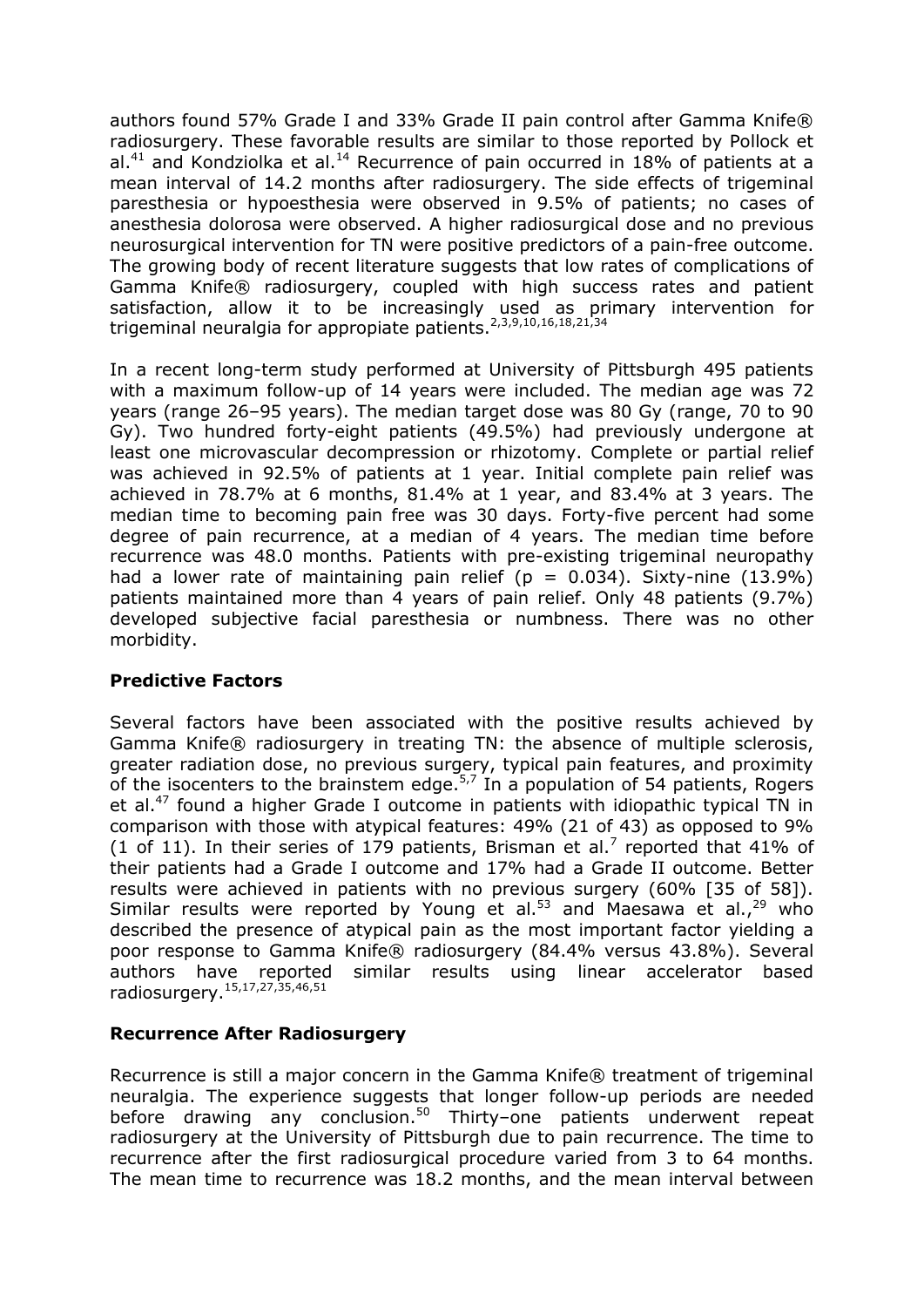the first and second radiosurgical procedures was 22.3 months (range, 6–73 months). $^{23}$  The duration of pain relief after the initial response was analyzed in all patients using the Kaplan-Meier product-limit method. Complete pain relief (excellent or good) was maintained in  $63.6 \pm 3.3\%$  of patients at one year and in 56.6  $\pm$  3.8% at three years. Greater than 50% pain relief was maintained in 75.8  $\pm$  2.9% of patients at one year and in 67.2  $\pm$  3.9% at three years. A history of no prior surgery was significantly associated with achieving and maintaining complete pain relief ( $p = 0.01$ ). The absence of preradiosurgical paresthesia, which is strongly correlated with no prior surgery, was significantly associated with achieving and maintaining greater than 50% pain relief ( $p =$ 0.02). According to the other literatures, recurrence rates at the last follow-up after radiosurgery varied from 3.3–21%.23,40 Currently, the etiological basis and physiopathology of TN recurrences after Gamma Knife® radiosurgery still need to be clarified. The recent description of two distinct mechanisms in pain generation, ephaptic transmission and neuronal afterdischarge, will likely explain how glial processes stimulated by radiosurgery might be more efficient in blocking the ephaptic transmission, but not the neuronal afterdischarge, which is a nonsynaptic, nonephaptic transmission that could lead to painful relapses.<sup>12</sup>

### **Complications after Radiosurgery**

The main complication after radiosurgery was new facial sensory symptoms caused by partial trigeminal nerve injury. Seventeen patients (7.7%) in the University of Pittsburgh series developed increased facial paresthesia and/or facial numbness that lasted longer than six months.<sup>29</sup> One patient  $(0.4\%)$ developed deafferentation pain. No patient developed other neurological morbidities. Other reported risks include new facial sensory symptoms (2.7– 10%). Brisman et al. $6,7$  reported a 5% complication rate in patients treated with doses ranging between 70 and 80 Gy. Pollock et al.  $38,41$  reported a significant association between high radiation dose and increased risk of trigeminal neuropathy; 45% of the patients treated with a maximum dose over 90 Gy reported a trigeminal deficit compared with 15% of the lower-dose group. Increased risk of trigeminal nerve dysfunction has been reported with the use of high-dose (90 Gy) radiosurgery for TN.<sup>33,41</sup> Smith et al., using a dedicated linear accelerator for TN radiosurgery, reported a 25% rate of new numbness.<sup>49</sup>

## **Repeat Radiosurgery**

Patients who experience recurrent pain during the long-term follow-up despite initial pain relief after radiosurgery can be treated with a second radiosurgery procedure.16,19,23,39,52 At the second procedure, the radiosurgical target and dose slightly differ from the first procedure. The target is placed anterior to the first target so that the radiosurgical volumes at the second procedure overlap with the first one by 50%. Dose selection is still controversial. We advocate a lesser radiation dose (50–70 Gy) for the second procedure, because we believe that a higher combined dose would lead to a higher risk of new facial sensory symptoms. On the other hand, Pollock et al. $40$  suggested a greater radiation dose to the same target at the second procedure than at the first.

They updated their results in a later study and concluded that repeat trigeminal neuralgia radiosurgery at higher doses had better facial pain outcomes; however, the rate of bothersome numbness was relatively high (16%). Therefore, dose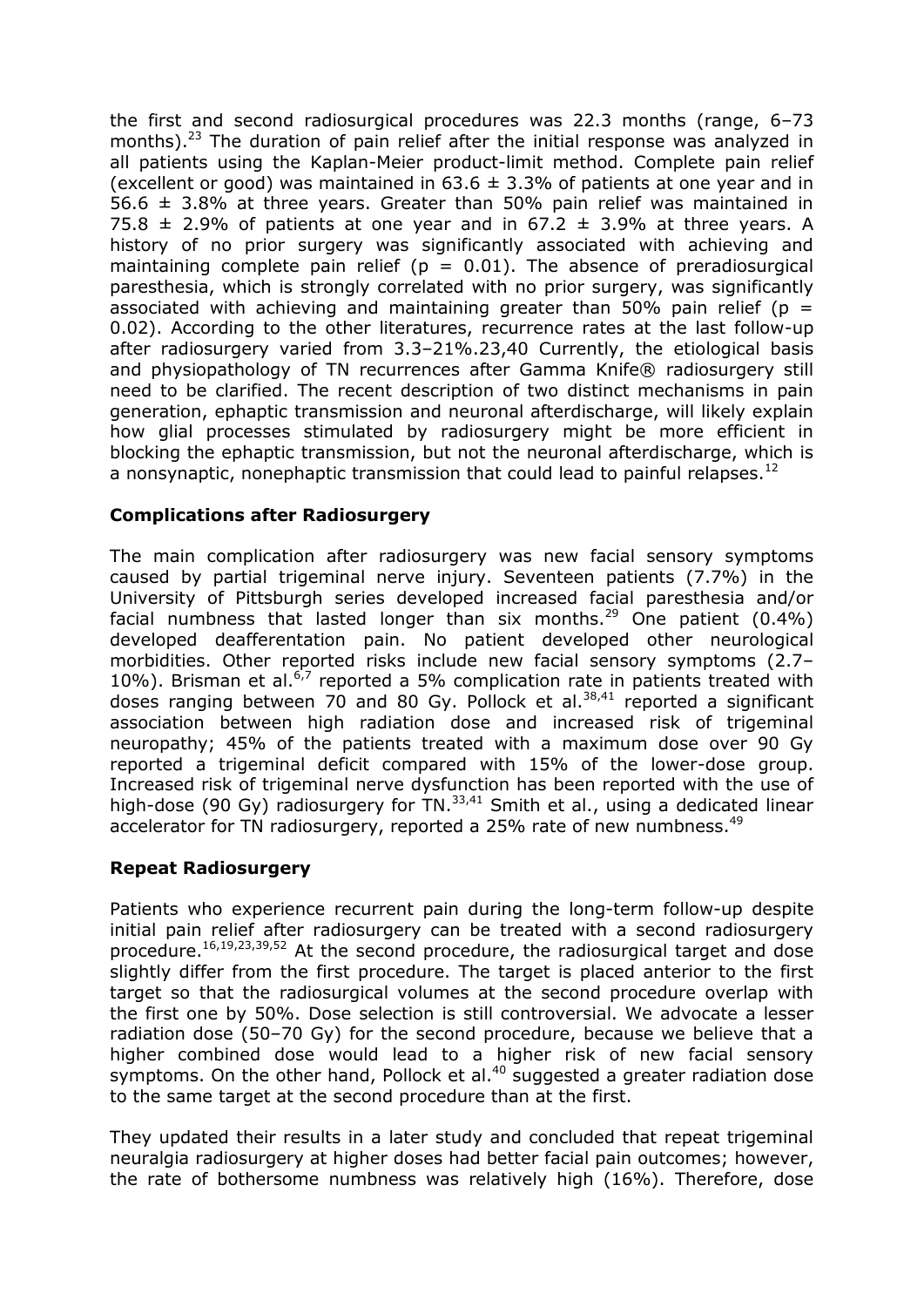reduction is recommended to reduce the morbidity of repeat trigeminal neuralgia radiosurgery. Twenty-seven patients who had a second procedure at the University of Pittsburgh were evaluated at a median follow-up of 20 months. The mean time to recurrence was 18 months, and the mean interval between the first and second radiosurgical procedures was 22 months.

After the second radiosurgery, 5 of 27 (18.5%) patients had an excellent outcome, 8 (29.6%) had a good outcome, 10 (37.0%) had a fair outcome and 4 (14.8%) had a poor outcome. The rates of excellent or good outcome (complete relief and complete or partial pain relief) were 48.1% and 85.2%, respectively. We believe that the second radiosurgery procedure is as effective as the first in terms of the initial response.

#### **References**

1. Alpert TE, Chung CT, Mitchell LT, Hodge CJ, Montgomery CT, Bogart JA, et al: Gamma knife surgery for trigeminal neuralgia: improved initial response with two isocenters and increasing dose. J Neurosurg 102 Suppl:185-188, 2005

2. Awad IA, Little JR, Akarawi WP, Ahl J: Intracranial dural arteriovenous malformations: factors predisposing to an aggressive neurological course. J Neurosurg 72:839-850, 1990

3. Azar M, Yahyavi ST, Bitaraf MA, Gazik FK, Allahverdi M, Shahbazi S, et al: Gamma knife radiosurgery in patients with trigeminal neuralgia: quality of life, outcomes, and complications. Clin Neurol Neurosurg 111:174-178, 2009

4. Balamucki CJ, Stieber VW, Ellis TL, Tatter SB, Deguzman AF, McMullen KP, et al: Does dose rate affect efficacy? The outcomes of 256 gamma knife surgery procedures for trigeminal neuralgia and other types of facial pain as they relate to the half-life of cobalt. J Neurosurg 105:730-735, 2006

5. Brisman R: Gamma knife radiosurgery for primary management for trigeminal neuralgia. J Neurosurg 93 Suppl 3:159-161, 2000

6. Brisman R: Gamma knife surgery with a dose of 75 to 76.8 Gray for trigeminal neuralgia. J Neurosurg 100:848-854, 2004

7. Brisman R, Khandji AG, Mooij RB: Trigeminal Nerve-Blood Vessel Relationship as Revealed by High-resolution Magnetic Resonance Imaging and Its Effect on Pain Relief after Gamma Knife Radiosurgery for Trigeminal Neuralgia. Neurosurgery 50:1261-1266, discussion 1266-1267, 2002

8. Cheshire WP: Trigeminal neuralgia: diagnosis and treatment. Curr Neurol Neurosci Rep 5:79-85, 2005

9. Cruccu G, Gronseth G, Alksne J, Argoff C, Brainin M, Burchiel K, et al: AAN-EFNS guidelines on trigeminal neuralgia management. Eur J Neurol 15:1013- 1028, 2008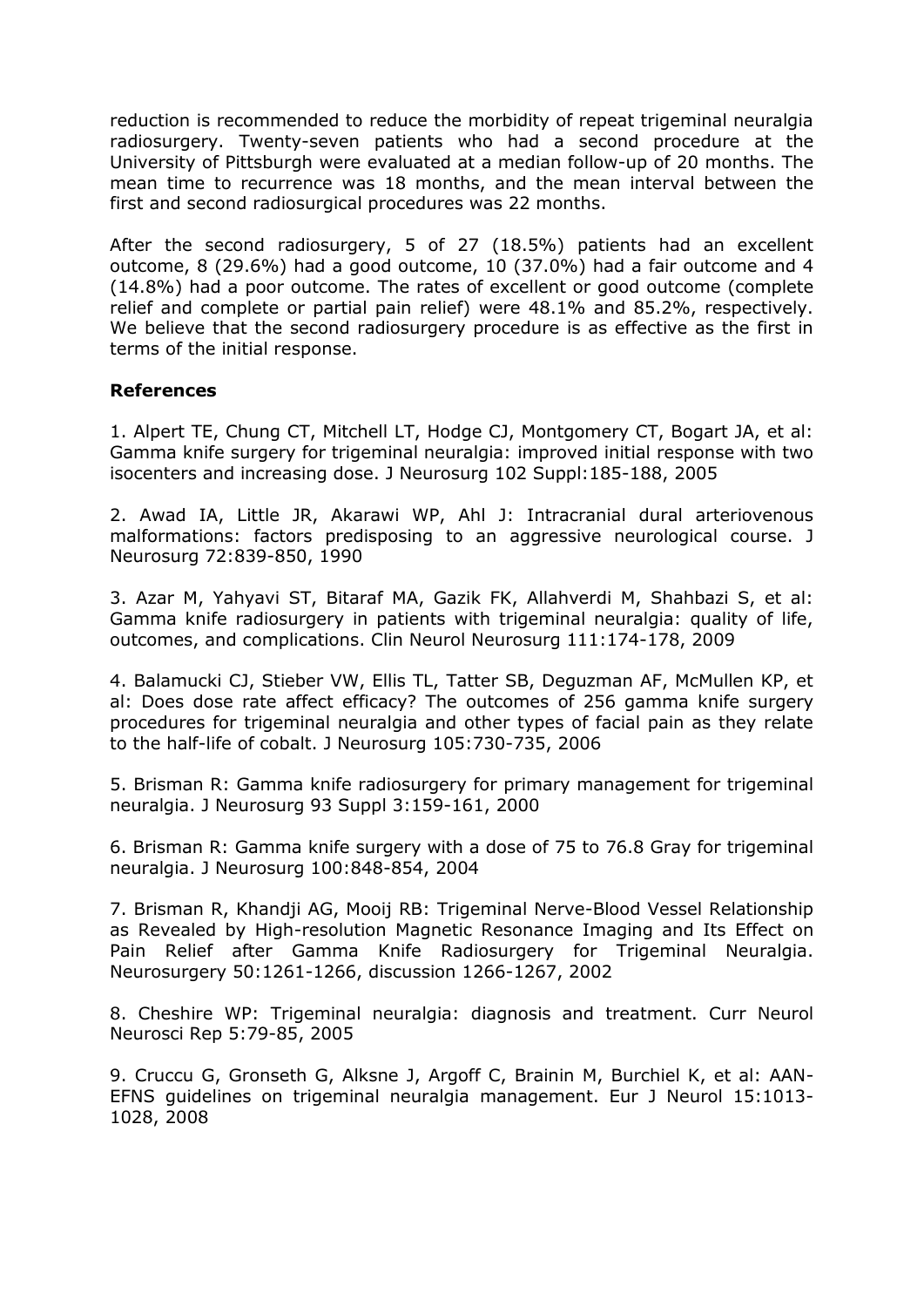10. Dellaretti M, Reyns N, Touzet G, Sarrazin T, Dubois F, Lartigau E, et al: Clinical outcomes after Gamma Knife surgery for idiopathic trigeminal neuralgia: review of 76 consecutive cases. J Neurosurg 109 Suppl:173-178, 2008 11. Devor M, Amir R, Rappaport ZH: Pathophysiology of trigeminal neuralgia: the ignition hypothesis. Clin J Pain 18:4-13, 2002

12. Devor M, Govrin-Lippmann R, Rappaport ZH: Mechanism of trigeminal neuralgia: an ultrastructural analysis of trigeminal root specimens obtained during microvascular decompression surgery. J Neurosurg 96:532-543, 2002

13. Dhople A, Kwok Y, Chin L, Shepard D, Slawson R, Amin P, et al: Efficacy and quality of life outcomes in patients with atypical trigeminal neuralgia treated with gamma-knife radiosurgery. Int J Radiat Oncol Biol Phys 69:397-403, 2007

14. Flickinger JC, Kondziolka D, Maitz AH, Lunsford LD: An analysis of the doseresponse for arteriovenous malformation radiosurgery and other factors affecting obliteration. Radiother Oncol 63:347-354, 2002

15. Frighetto L, De Salles AA, Smith ZA, Goss B, Selch M, Solberg T: Noninvasive linear accelerator radiosurgery as the primary treatment for trigeminal neuralgia. Neurology 62:660-662, 2004

16. Gellner V, Kurschel S, Kreil W, Holl EM, Ofner-Kopeinig P, Unger F: Recurrent trigeminal neuralgia: long term outcome of repeat gamma knife radiosurgery. J Neurol Neurosurg Psychiatry 79:1405-1407, 2008

17. Gerbi BJ, Higgins PD, Cho KH, Hall WA: Linac-based stereotactic radiosurgery for treatment of trigeminal neuralgia. J Appl Clin Med Phys 5:80-92, 2004

18. Hayashi M: Trigeminal neuralgia. Prog Neurol Surg 22:182-190, 2009

19. Herman JM, Petit JH, Amin P, Kwok Y, Dutta PR, Chin LS: Repeat gamma knife radiosurgery for refractory or recurrent trigeminal neuralgia: treatment outcomes and quality-of-life assessment. Int J Radiat Oncol Biol Phys 59:112- 116, 2004

20. Joffroy A, Levivier M, Massager N: Trigeminal neuralgia. Pathophysiology and treatment. Acta Neurol Belg 101:20-25, 2001

21. Kang JH, Yoon YS, Kang DW, Chung SS, Chang JW: Gamma knife radiosurgery for medically refractory idiopathic trigeminal neuralgia. Acta Neurochir Suppl 101:35-38, 2008

22. Keep MF, DeMare PA, Ashby LS: Gamma knife surgery for refractory postherpetic trigeminal neuralgia: targeting in one session both the retrogasserian trigeminal nerve and the centromedian nucleus of the thalamus. J Neurosurg 102 Suppl:276-282, 2005

23. Kida Y, Kobayashi T, Tanaka T, Mori Y, Hasegawa T, Kondoh T: Seizure control after radiosurgery on cerebral arteriovenous malformations. J Clin Neurosci 7 Suppl 1:6-9, 2000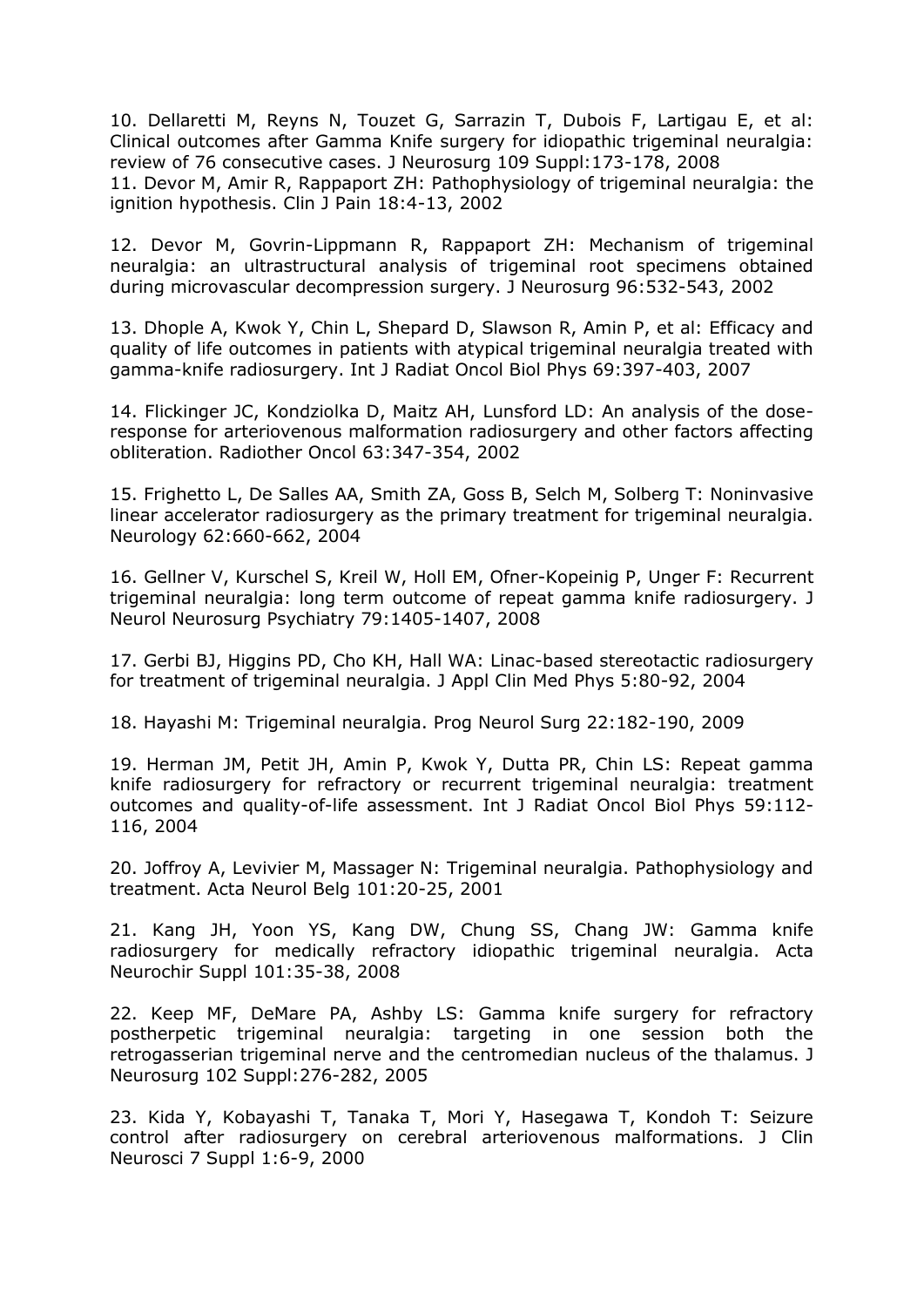24. Kondziolka D, Lunsford LD, Flickinger JC, Young RF, Vermeulen S, Duma CM, et al: Stereotactic radiosurgery for trigeminal neuralgia: a multiinstitutional study using the gamma unit. J Neurosurg 84:940-945, 1996 25. Kumar GK, Vartanian AJ, Alvi A: When is facial pain trigeminal neuralgia? Postgrad Med 104:149-151, 155-146, 1998

26. Li K, Ma L: Selective source blocking for Gamma Knife radiosurgery of trigeminal neuralgia based on analytical dose modelling. Phys Med Biol 49:3455- 3463, 2004

27. Lim M, Villavicencio AT, Burneikiene S, Chang SD, Romanelli P, McNeely L, et al: CyberKnife radiosurgery for idiopathic trigeminal neuralgia. Neurosurg Focus 18:E9, 2005

28. Longhi M, Rizzo P, Nicolato A, Foroni R, Reggio M, Gerosa M: Gamma knife radiosurgery for trigeminal neuralgia: results and potentially predictive parameters--part I: Idiopathic trigeminal neuralgia. Neurosurgery 61:1254- 1260; discussion 1260-1251, 2007

29. Maesawa S, Salame C, Flickinger JC, Pirris S, Kondziolka D, Lunsford LD: Clinical outcomes after stereotactic radiosurgery for idiopathic trigeminal neuralgia. J Neurosurg 94:14-20, 2001

30. Massager N, Lorenzoni J, Devriendt D, Desmedt F, Brotchi J, Levivier M: Gamma knife surgery for idiopathic trigeminal neuralgia performed using a faranterior cisternal target and a high dose of radiation. J Neurosurg 100:597-605, 2004

31. Massager N, Lorenzoni J, Devriendt D, Levivier M: Radiosurgery for trigeminal neuralgia. Prog Neurol Surg 20:235-243, 2007

32. McNatt SA, Yu C, Giannotta SL, Zee CS, Apuzzo ML, Petrovich Z: Gamma knife radiosurgery for trigeminal neuralgia. Neurosurgery 56:1295-1301; discussion 1301-1293, 2005

33. Nicolato A, Gerosa M, Ferraresi P, Piovan E, Pasoli A, Perini S, et al: Stereotactic radiosurgery for the treatment of arteriovenous malformations in childhood. J Neurosurg Sci 41:359-371, 1997

34. Pan DH, Kuo YH, Guo WY, Chung WY, Wu HM, Liu KD, et al: Gamma Knife surgery for cerebral arteriovenous malformations in children: a 13-year experience. J Neurosurg Pediatrics 1:296-304, 2008

35. Patil CG, Veeravagu A, Bower RS, Li G, Chang SD, Lim M, et al: CyberKnife radiosurgical rhizotomy for the treatment of atypical trigeminal nerve pain. Neurosurg Focus 23:E9, 2007

36. Petit JH, Herman JM, Nagda S, DiBiase SJ, Chin LS: Radiosurgical treatment of trigeminal neuralgia: evaluating quality of life and treatment outcomes. Int J Radiat Oncol Biol Phys 56:1147-1153, 2003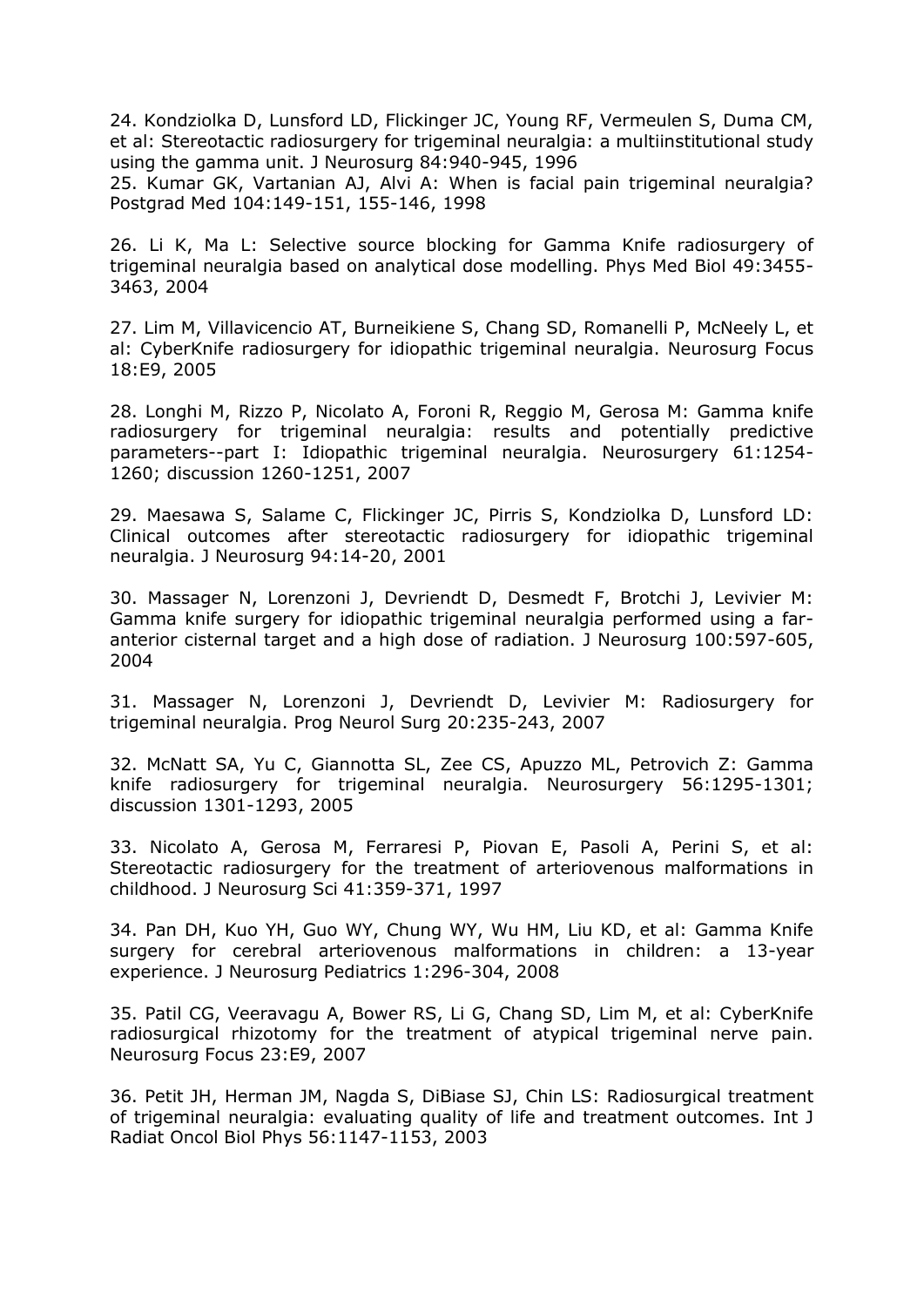37. Pollock BE, Ecker RD: A prospective cost-effectiveness study of trigeminal neuralgia surgery. Clin J Pain 21:317-322, 2005

38. Pollock BE, Flickinger JC: A proposed radiosurgery-based grading system for arteriovenous malformations. J Neurosurg 96:79-85, 2002

39. Pollock BE, Foote RL, Link MJ, Stafford SL, Brown PD, Schomberg PJ: Repeat radiosurgery for idiopathic trigeminal neuralgia. Int J Radiat Oncol Biol Phys 61:192-195, 2005

40. Pollock BE, Foote RL, Stafford SL, Link MJ, Gorman DA, Schomberg PJ: Results of repeated gamma knife radiosurgery for medically unresponsive trigeminal neuralgia. J Neurosurg 93 Suppl 3:162-164, 2000

41. Pollock BE, Phuong LK, Foote RL, Stafford SL, Gorman DA: High-dose trigeminal neuralgia radiosurgery associated with increased risk of trigeminal nerve dysfunction. Neurosurgery 49:58-62; discussion 62-54, 2001

42. Regis J: High-dose trigeminal neuralgia radiosurgery associated with increased risk of trigeminal nerve dysfunction. Neurosurgery 50:1401-1402; author reply 1402-1403, 2002

43. Regis J, Metellus P, Dufour H, Roche PH, Muracciole X, Pellet W, et al: Longterm outcome after gamma knife surgery for secondary trigeminal neuralgia. J Neurosurg 95:199-205, 2001

44. Regis J, Metellus P, Hayashi M, Roussel P, Donnet A, Bille-Turc F: Prospective controlled trial of gamma knife surgery for essential trigeminal neuralgia. J Neurosurg 104:913-924, 2006

45. Regis J, Metellus P, Lazorthes Y, Porcheron D, Peragut JC: Effect of gamma knife on secondary trigeminal neuralgia. Stereotact Funct Neurosurg 70 Suppl 1:210-217, 1998

46. Richards GM, Bradley KA, Tome WA, Bentzen SM, Resnick DK, Mehta MP: Linear accelerator radiosurgery for trigeminal neuralgia. Neurosurgery 57:1193- 1200; discussion 1193-1200, 2005

47. Rogers CL, Shetter AG, Fiedler JA, Smith KA, Han PP, Speiser BL: Gamma knife radiosurgery for trigeminal neuralgia: the initial experience of The Barrow Neurological Institute. Int J Radiat Oncol Biol Phys 47:1013-1019, 2000

48. Sheehan J, Pan HC, Stroila M, Steiner L: Gamma knife surgery for trigeminal neuralgia: outcomes and prognostic factors. J Neurosurg 102:434-441, 2005

49. Smith ZA, De Salles AA, Frighetto L, Goss B, Lee SP, Selch M, et al: Dedicated linear accelerator radiosurgery for the treatment of trigeminal neuralgia. J Neurosurg 99:511-516, 2003

50. Tawk RG, Duffy-Fronckowiak M, Scott BE, Alberico RA, Diaz AZ, Podgorsak MB, et al: Stereotactic gamma knife surgery for trigeminal neuralgia: detailed analysis of treatment response. J Neurosurg 102:442-449, 2005